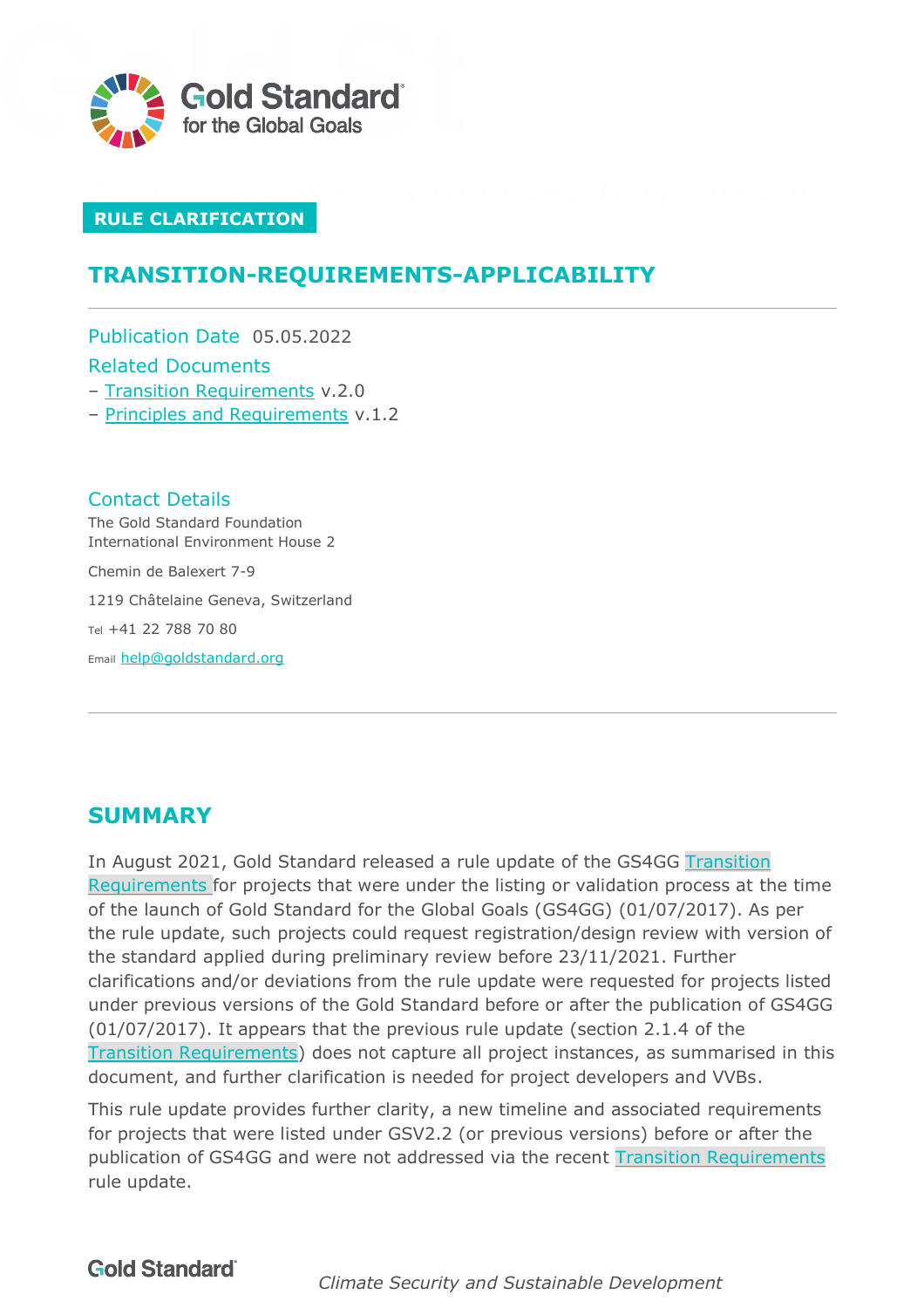## **RULE CLARIFICATION**

# **1| GS4GG REQUIREMENT AND APPLICABILITY TO PROJECTS LISTED UNDER PREVIOUS VERSION OF STANDARDS**

### **1.1 | Background**

- 1.1.1 | The GS4GG [Transition Requirements](https://globalgoals.goldstandard.org/106-par-transition-requirements/) require projects, irrespective of the version of the Standard with which they were registered, to transition to GS4GG. Several projects that were listed with previous versions of the standards before or after GS4GG publication have therefore proactively opted for validation/design review under GS4GG. However, unlike GS4GG, under Gold Standard Version 2.2 and previous versions of the Gold Standard, there was no time limitation for completion of validation (defined as the date of submission of the Validation Report by the VVB).
- 1.1.2 | Clarification is requested on whether:
- 1.1.2.1 | projects that had "Listed status" under a previous version of the Standard and proactively opted to undergo validation/design certification under GS4GG are required to comply with the GS4GG validation completion timeline.
- 1.1.2.2 | recent Transition Requirements released in August 2021 that introduced a requirement to complete the validation by 23/11/2021 is applicable to such projects.

#### **1.2 | Clarification**

- 1.2.1 | A project seeking validation/design review under GS4GG must follow para 5.1.1. b & 5.1.16 of [Principles and Requirements.](https://globalgoals.goldstandard.org/101-par-principles-requirements/) However, if the project achieved listed status with a previous version of the standard and opted for voluntary validation/design review against GS4GG, an exemption may be granted to complete the validation with GS4GG.
- 1.2.2 | The projects that achieved "listed status" with Gold Standard Version 2.2 and previous versions of the standard and started the validation with GS4GG may submit the project for design review no later than 23/11/2022. Such projects shall:
- 1.2.2.1 | provide evidence to VVB to confirm that the validation contract with VVB was signed before 23/11/2021 to undergo validation as GS4GG projects.
- 1.2.2.2 | demonstrate compliance with the requirements mentioned in section 3.1.12. b of version 2.0 of the [Transition Requirements.](https://globalgoals.goldstandard.org/106-par-transition-requirements/)
- 1.2.3 | After 23/11/2022, such projects are not eligible to request design review with GS4GG or any previous version of Gold Standard.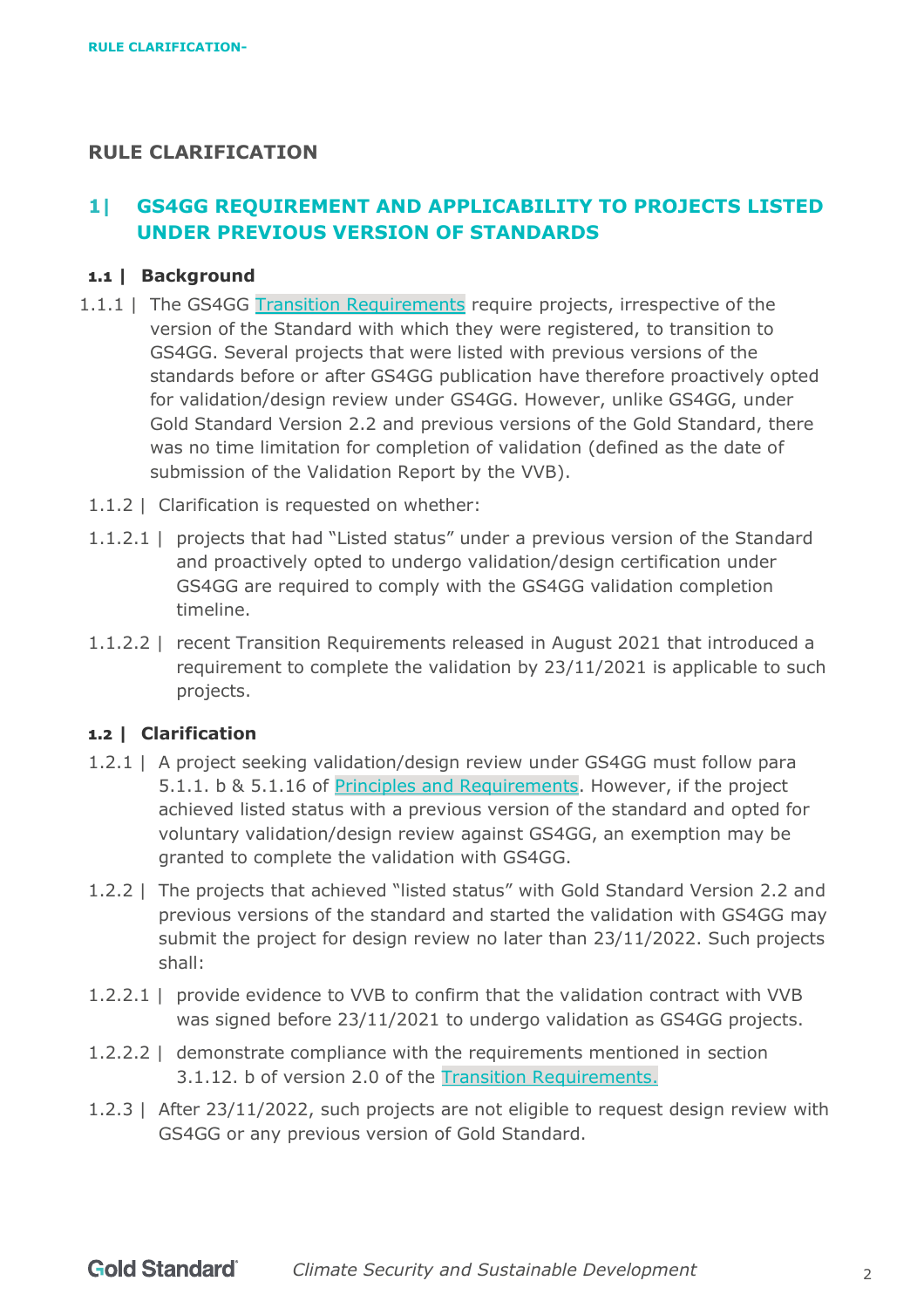# **2| THE EFFECTIVE DATE OF LISTING FOR PROJECTS THAT VOLUNTARILY TRANSITION TO GS4GG DURING VALIDATION**

#### **2.1 | Background**

- <span id="page-2-0"></span>2.1.1 | Under Gold Standard, the listing date of the project is the date of successful closure of preliminary review. However, on occasions, after the preliminary review closure, a confirmation on the SustainCERT app to display the project as listed was needed from the project developer, and the listing dates did not get captured correctly on the GS registry. In such cases, the preliminary review of the projects was successfully closed, however, the listed status could not be confirmed on the GS registry. Therefore, the applicability of sections 5.1.1. b and 5.1.16 of the [Principles and Requirements](https://globalgoals.goldstandard.org/101-par-principles-requirements/) was not certain to project developers.
- 2.1.2 | Clarification is requested on whether:
- 2.1.2.1 | listing date is the preliminary review closure date or date as appearing on the GS registry.
- 2.1.2.2 | the 2-year validation timeline as per sections 5.1.1.b and 5.1.16 of the [Principles and Requirements](https://globalgoals.goldstandard.org/101-par-principles-requirements/) applies from the date of review closure date or from the date as appearing on the GS registry.

#### **2.2 | Clarification**

- 2.2.1 | The listing date of the project is the date of successful closure of preliminary review. A project seeking validation/design review under GS4GG must follow sections 5.1.1. b and 5.1.16 of the [Principles and Requirements.](https://globalgoals.goldstandard.org/101-par-principles-requirements/) However, the projects facing the situation mentioned in section [2.1.1 |](#page-2-0) above could have miscalculated the validation timeline as the correct listing date did not appear on the Gold Standard Impact Registry.
- 2.2.2 | An exemption is granted to such projects to complete the validation with GS4GG and submit a design review request no later than 23/11/2022. Such project shall:
- 2.2.2.1 | provide evidence to VVB to confirm that there is an inconsistency in the listing date and preliminary review closure date. The evidence could include any communication with SustainCERT/The Gold Standard Foundation in this regard.
- 2.2.2.2 | demonstrate compliance with the requirements mentioned in section 3.1.12. b of the [Transition Requirements.](https://globalgoals.goldstandard.org/106-par-transition-requirements/)
- 2.2.3 | After 23/11/2022, for such projects the listing date i.e., preliminary review closure date will be treated as the effective listing date and thus such projects shall not be eligible to request design review.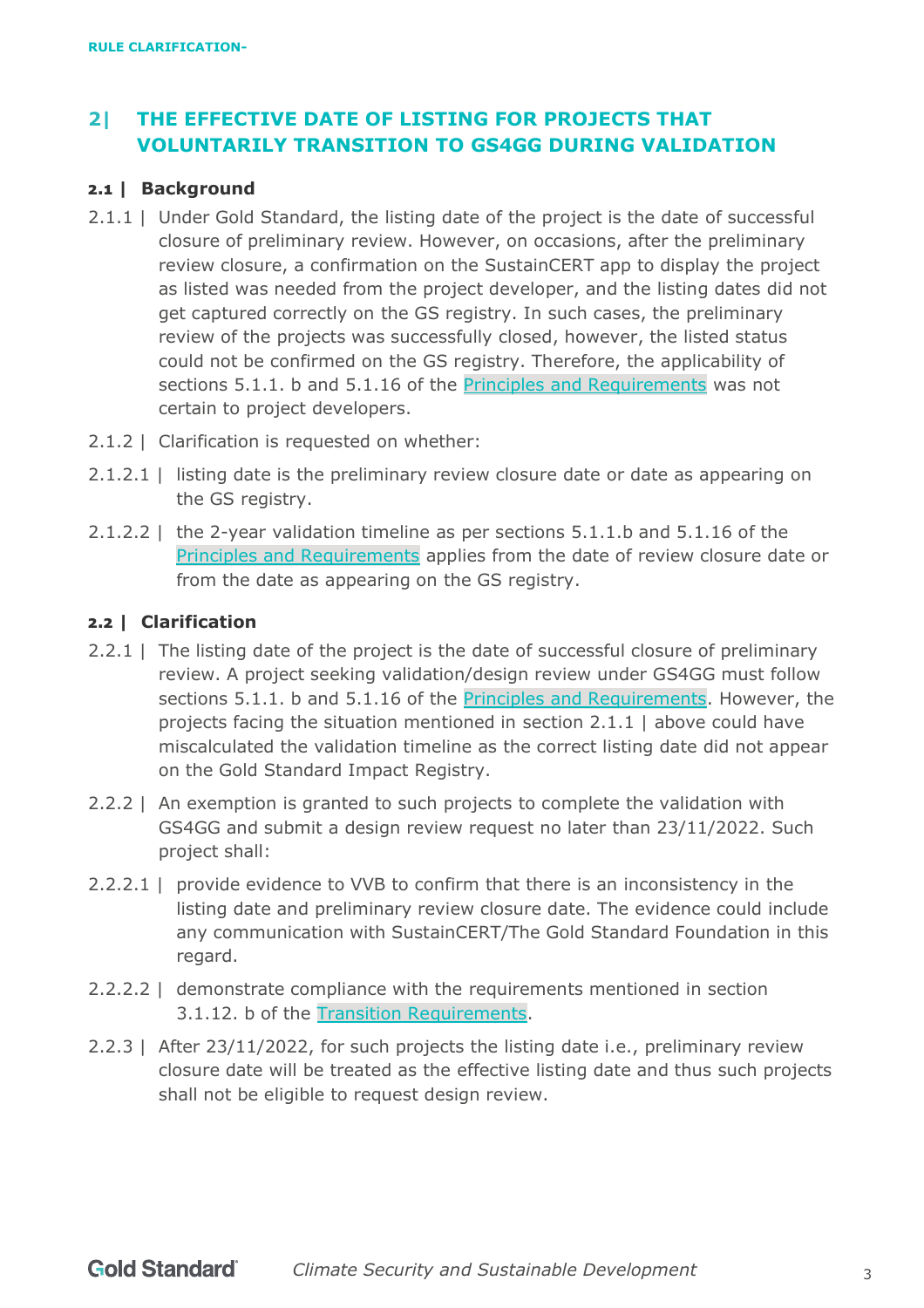# **3| APPLICABILITY OF TRANSITION DEADLINE OF 23/11/2021 TO PROJECTS LISTED UNDER A PREVIOUS VERSION OF THE GOLD STANDARD AFTER 01/07/2017**

### **3.1 | Background**

- 3.1.1 | Version 2.0 of the [Transition Requirements,](https://globalgoals.goldstandard.org/106-par-transition-requirements/) section 2.1.4, states that projects that were under the listing or validation process under a previous version of the Gold Standard at the time of launch of GS4GG (01/07/2017) can request registration/design review with the applied previous version of the Gold Standard before 23/11/2021.
- <span id="page-3-0"></span>3.1.2 | After the publication of GS4GG (01/07/2017), new project/ PoA submission with GS V2.2 was allowed, and such projects were expected to complete the validation and registration with the version of the standard applied at the time of listing. Therefore, some projects were submitted after 01/07/2017 under GSV2.2 of the Gold Standard.
- 3.1.3 | Clarification is requested on whether the transition deadline of 23/11/2021 applies for projects submitted for preliminary review after 01/07/2017 with previous versions of the Gold Standard.

#### **3.2 | Clarification:**

- 3.2.1 | The projects applying the previous version of the standard and submitted for preliminary review after 01/07/2017 were not covered under section 2.1.4 of the version 2.0 of **Transition Requirements** updates released on 16/08/2021.
- 3.2.2 | An exemption is granted to such projects facing the situation outlined in section [3.1.2 |](#page-3-0) above to complete the validation with GS4GG and submit the design review request (including combined validation/ verification) no later than 23/11/2022. Such projects shall:
- 3.2.2.1 | be submitted for preliminary review after 01/07/2017 and listed with a previous version of the Gold Standard
- 3.2.2.2 | provide evidence to VVB to confirm that they have communicated or submitted a clarification/deviation to Gold Standard/SustainCERT regarding the applicability of section 2.1.4 of the [Transition Requirements](https://globalgoals.goldstandard.org/106-par-transition-requirements/) timeline **between 16/08/2021 and 01/12/2021** or signed a validation contract with a VVB **before 01/12/2021.**
- 3.2.2.3 | demonstrate compliance with the requirements mentioned in section 3.1.12. b of version 2.0 of the [Transition Requirements.](https://globalgoals.goldstandard.org/106-par-transition-requirements/)